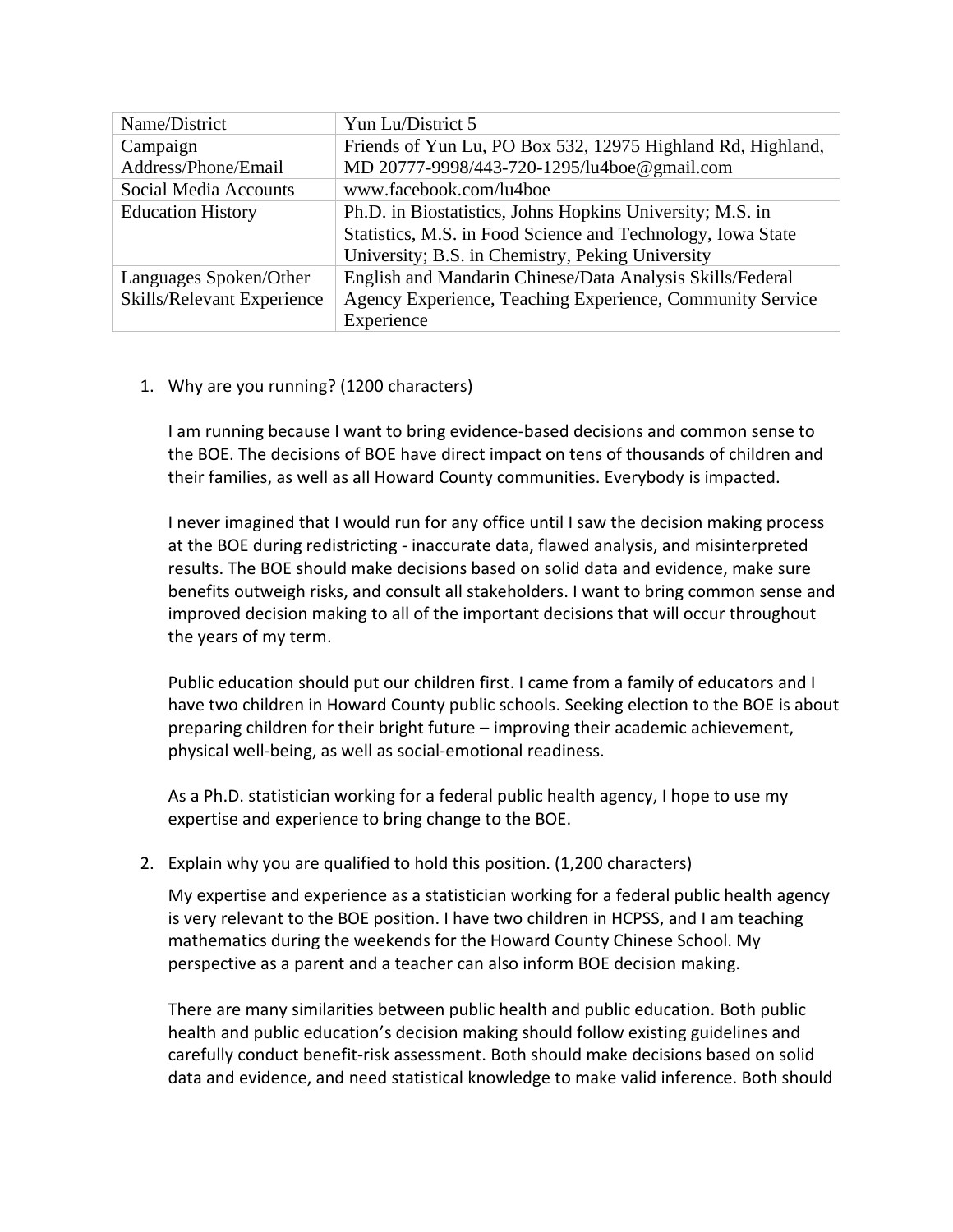consider input from all stakeholders, and involve collaboration with other government agencies.

My data analysis skills, public health regulatory decision making experience, and collaborating skills that I developed in my work are essential in establishing productive working relationships and facilitating evidence-based decision making at the BOE.

3. Have you ever testified before County or State Boards or done public volunteer work? (1,200 characters)

I have testified multiple times in front of the BOE. My testifying topics include opposing massive disruptive school redistricting; raising mental health awareness among students, parents, teachers, and communities; improving student performance through remedial tutoring, especially for students in poverty; promoting diversity through mutual respect and understanding; advocating for proactively preparing food for hungry children prior to inclement weather related school closures or two-hour delays.

I am a passionate volunteer. I have served on the Community HOA Board of Directors for the past three years. I am currently on the Board of Education Operating Budget Review Committee (OBRC). I have been a school MathCounts team coach, a homeroom Mom, a regular volunteer at school, a long time PTA member, and a volunteer at numerous extracurricular and community activities.

4. With regard to school redistricting, what do you believe are the three top priorities, in order, that should be considered as reasons to redistrict, or goals of redistricting? How would you suggest those goals be met? (1,500 characters)

Capacity, stable community, and giving disadvantaged students more resources are the three top priorities for redistricting.

Capacity should be the top priority for redistricting. When a new school opens up, we need to fill the school capacity. When a school is overcrowded, we need to reduce the overcrowding. Capacity should be considered as reasons to redistrict and redistricting should meet the goals of solving capacity issues.

The appropriate level of utilization needs to be school specific, because different schools have their unique situations. For example, Glenelg High School is an older school with narrower hallway, smaller cafeteria, and shared septic system, so the school utilization level should not be as high as some newer or larger schools.

A stable and contiguous community is also an important factor to consider when redistricting. A safe and nurturing environment is essential for a student's studying and well-being, and it takes time to build relationships. We need to minimize the scope of redistricting and avoid unnecessary cascading or domino type of redistricting. We also need to consider enrollment projection change in the next few years in order to prevent moving students back and forth.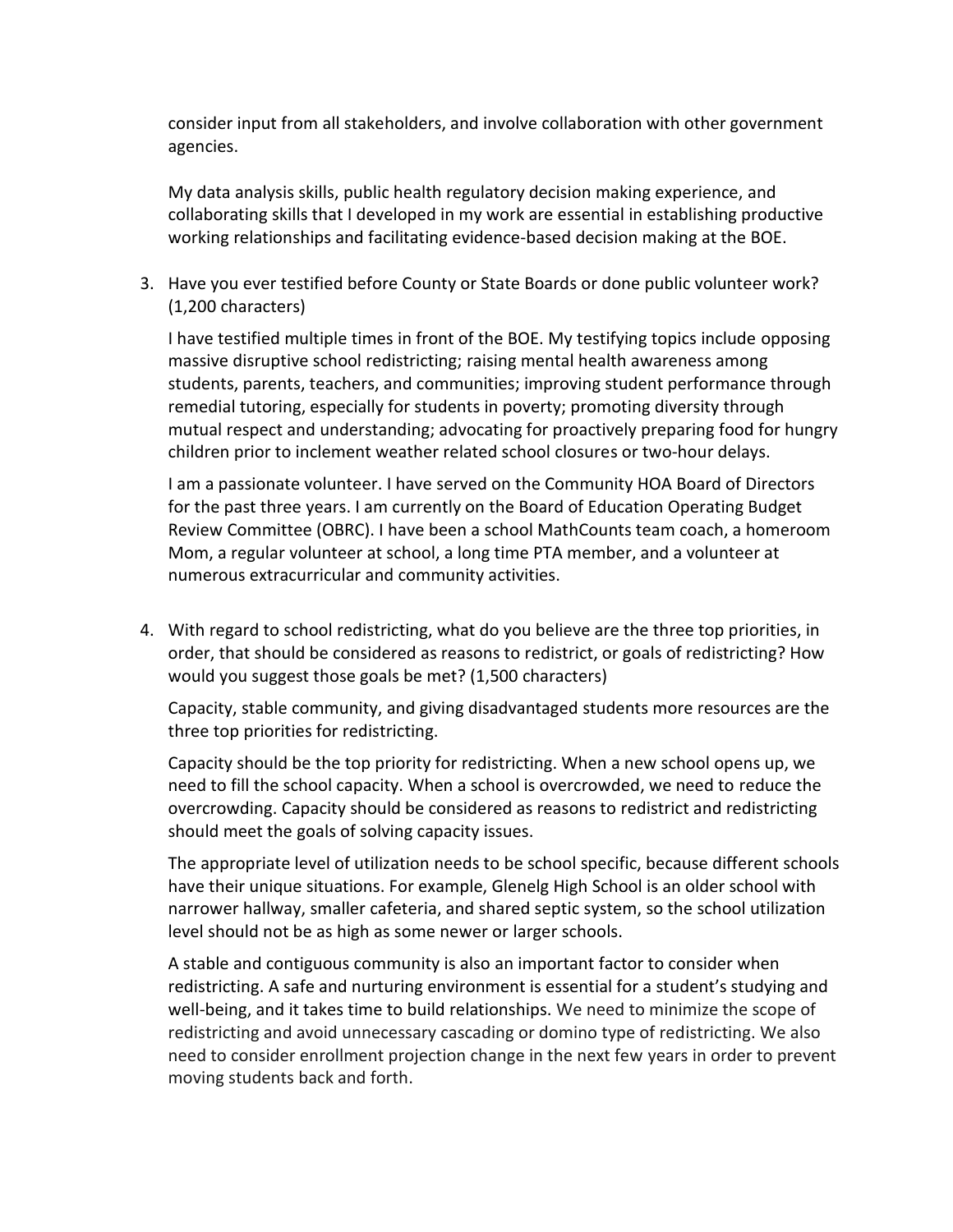We also need to give socioeconomically disadvantaged students special considerations and more resources. When redistricting, we can follow the principles of keeping high poverty schools at low utilization to ensure that the students at those schools receive more resources per student.

5. Do you believe that residents should be able to rely on students attending their neighborhood schools? Why or why not? (1,500 characters)

I support neighborhood schools. A stable community is important to build a safe and nurturing environment for students and is also vital for them to develop sense of belonging.

Uprooting students from the school they are currently enrolled in or have strong family ties with could have many negative effects. Moving away from neighborhood schools will increase commute time and potentially lead to increased levels of stress, sleep deprivation, thus negatively impacting students' education, mental and physical health, lifestyle, and could result in negative effects lasting well into their adulthood.

Longer commute times would also worsen traffic congestion and increase the risk of car accidents. Furthermore, due to the longer commute time on the school bus, more students may choose not to take the school bus, which could potentially cause more traffic jams, more car accidents and even casualties, especially for inexperienced high school drivers.

Neighborhood schools make parents easier to get involved with school and community activities. Neighborhood schools make students easier to participate in after school activities.

In summary, I think residents should be able to rely on students attending their neighborhood schools.

6. How do you feel the HCPSS should deal with overcapacity school issues? (1,200 characters)

There are two aspects of the solution: the first one is to address the immediate needs of existing overcapacity issue, and the second one is to prevent overcapacity happening in the future.

For the existing overcrowded schools such as Howard High School (136% utilization), overcapacity should be addressed by redistricting. However, we don't need to make every school's capacity below 110%. The appropriate level of utilization should be school specific, and we need to consider future enrollment trend to avoid overcorrecting overcapacity and moving students back and forth. Students, families, and communities need stability.

To prevent overcapacity issue in the future, I would recommend the BOE and county council work together in long-term planning to prevent over-development and make sure we have new schools that meet the needs of county development. The locations of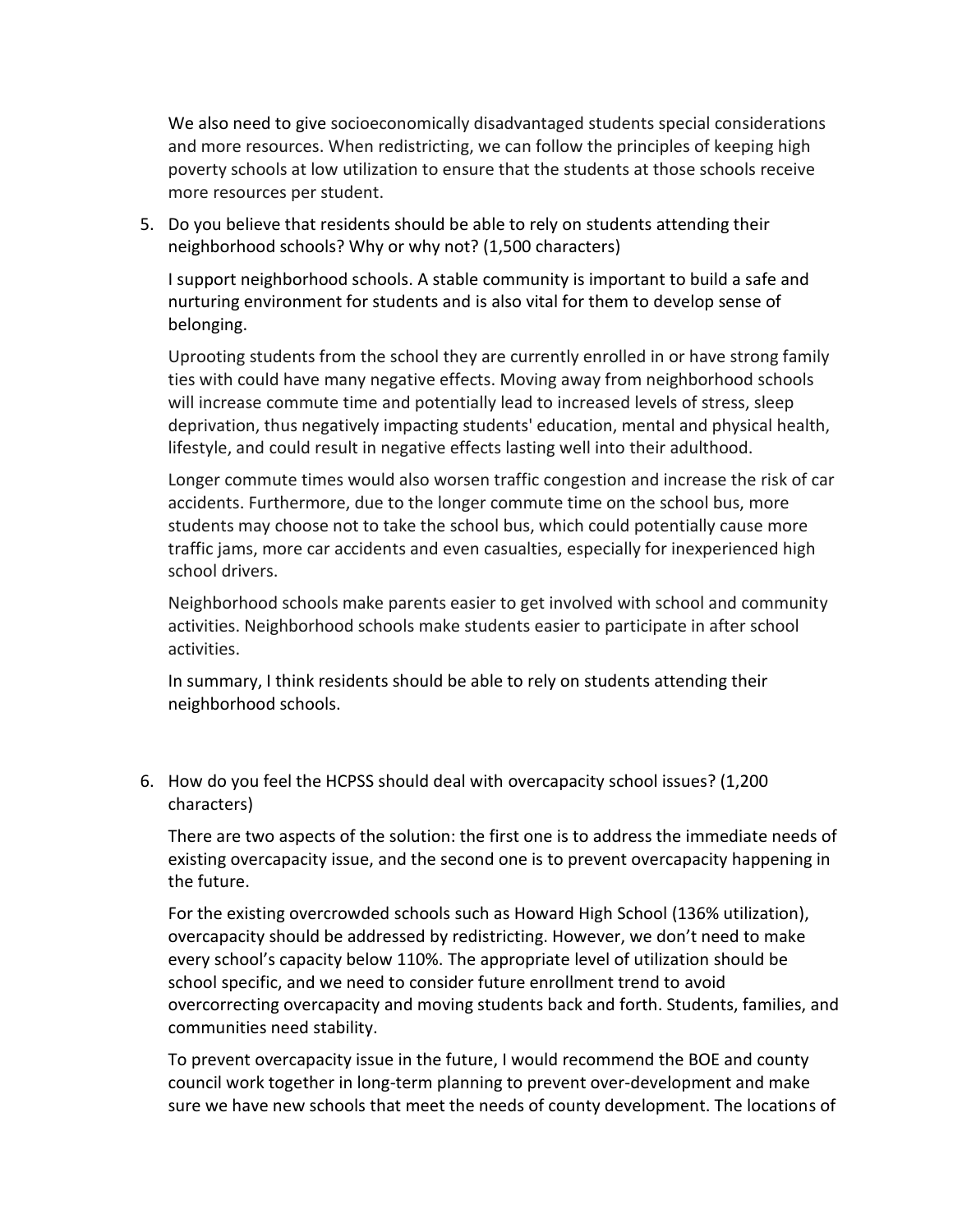new schools need to be chosen carefully. Families that are moving into the Howard County tend to have younger children, and people who live in apartment, town houses, and single family houses tend to have different demographics. In the planning stage, we need to take these factors into consideration.

7. Do you believe developers should contribute more to fund schools? Do you believe developers should have to wait longer to build in overcapacity areas? How do you suggest the County Council and Board of Education work together to address overcapacity issues? (1,500 characters)

Yes, developers should contribute more to fund schools. Howard County attracts people due to its excellent school system. Families are paying high premiums to live here and developers benefit significantly. If the education quality goes down, people would lose their interest in moving into Howard County, and it eventually will hurt developers too. In order to have a sustainable excellent school system, developers should contribute more to fund schools.

Developers should have to wait longer to build in overcapacity areas. Otherwise, new development will make schools even more overcrowded, and students would have to be redistricted out.

The County Council and Board of Education need to work together to address overcapacity issues in the planning stage. County Council and BOE need to discuss the attendance area before a new development starts. This could avoid the issue that happened to Polygon 1171. Polygon 1171 has new development, and their assigned schools were Triadelphia Ridge ES, Burleigh Manor MS, and Marriotts Ridge HS. These three schools form a large triangle with two legs longer than 8 miles. Furthermore, Burleigh Manor MS is already 103% capacity even without Polygon 1171's new development. Polygon 1171 ended up to be redistricted. It would be much better if the attendance area was well thought out in the planning stage before the development started. County Council and BOE also need to work together regarding location of new schools.

8. What does equitable provision of education by the HCPSS, mean to you? How do you suggest that be implemented? (1,500 characters)

To me, equitable provision of education means that HCPSS provides every student the opportunity to achieve their potential. Students have their own interest, strength, pace of study, and preferred way of learning.

I would suggest HCPSS invest time to understand the student needs and to provide a learning environment that fits the needs of the students. First the environment needs to be safe and nurturing. Second the level of teaching fits the needs of the students. If the curriculum is too easy, students may feel bored. If the curriculum is too challenging, students may lose interest. I suggest the HCPSS consider the needs of every student, without emphasizing only a subgroup of the students. We not only need to advocate for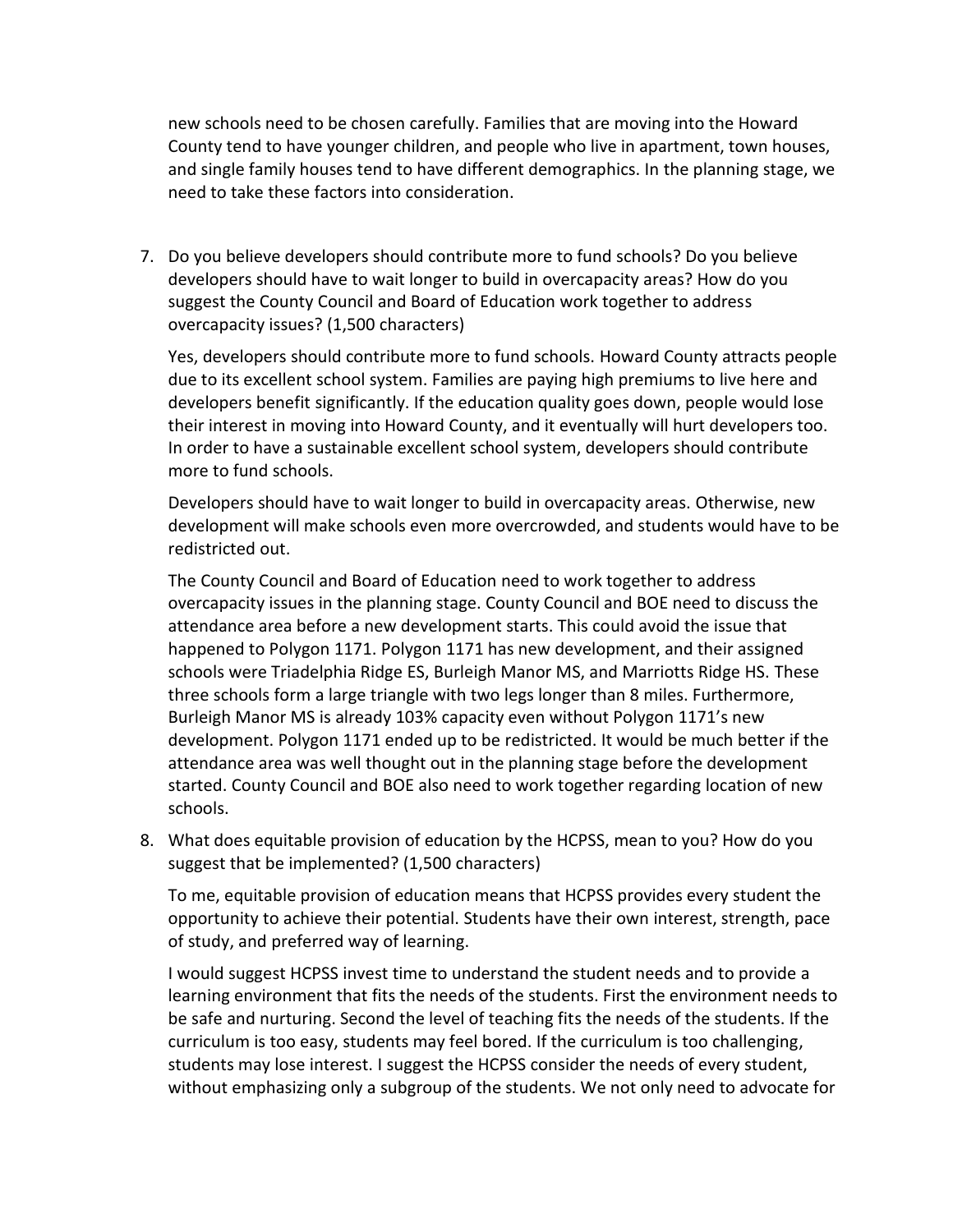FARM students, special education students, GT students, we also need to advocate for the silent majorities, the students who are in the middle, and make sure every student can grow and thrive. Cutting school programs is not the solution. We need to find innovative ways to increase revenue and reduce spending without cutting programs.

9. What do you believe Board of Education Members can do to achieve the highest level of achievement for all? Please include in your answer what you believe should be done to close any achievement gaps, be specific. Please also include in your answer, applicable related positions on homework and GT programs. (1,500 characters)

Research by 2019 Economics Nobel Laureates Banerjee and Duflo identified a true barrier to student achievement: teaching approaches not sufficiently formed to student need.

I think the Board of Education Members can seek input from the parents and students to truly understand their needs. So the school system can adopt teaching methods that sufficiently shaped to student need to remove the true barrier to student achievement. The Board of Education Members can advocate for the school system and parents spending time to understand students well. There is no quick fix. Just like improving public health, improving public education takes time and effort.

In order to close achievement gaps, we need to identify achievement gaps and figure out the root cause. There are individual differences, and each student has his/her own strength and potential. We really need to look at each student's performance longitudinally to see whether they are improving. There is no uniform measure to define achievement. We need to acknowledge individual differences and provide teaching approaches that best suit the students. Some students need homework to understand class subject well, other students may find homework burdensome, some students think GT is too difficult, other students think non GT class is not rigorous enough. I want the Board to provide as many choices as possible for the students.

For the students who do need help, remedial tutoring has been shown to be very effective by the 2019 Economics Nobel Laureates. For the past three years, CAPA HC has recruited high school students to provide free tutoring services to title I elementary school students. This type of free tutoring service not only helps students in poverty, it also provides high school students opportunities to serve the community.

10. Do you believe the Board of Education race should remain non-partisan on the ballot? If so, how is your campaign remaining non-partisan? (1,200 characters)

Yes, the Board of Education race should remain non-partisan on the ballot. I firmly believe that politics should have no place in the BOE's decision making process. My campaign is a grassroots campaign, and it is not influenced by any political party. I will keep advocating for children and communities. To me, seeking election to the BOE is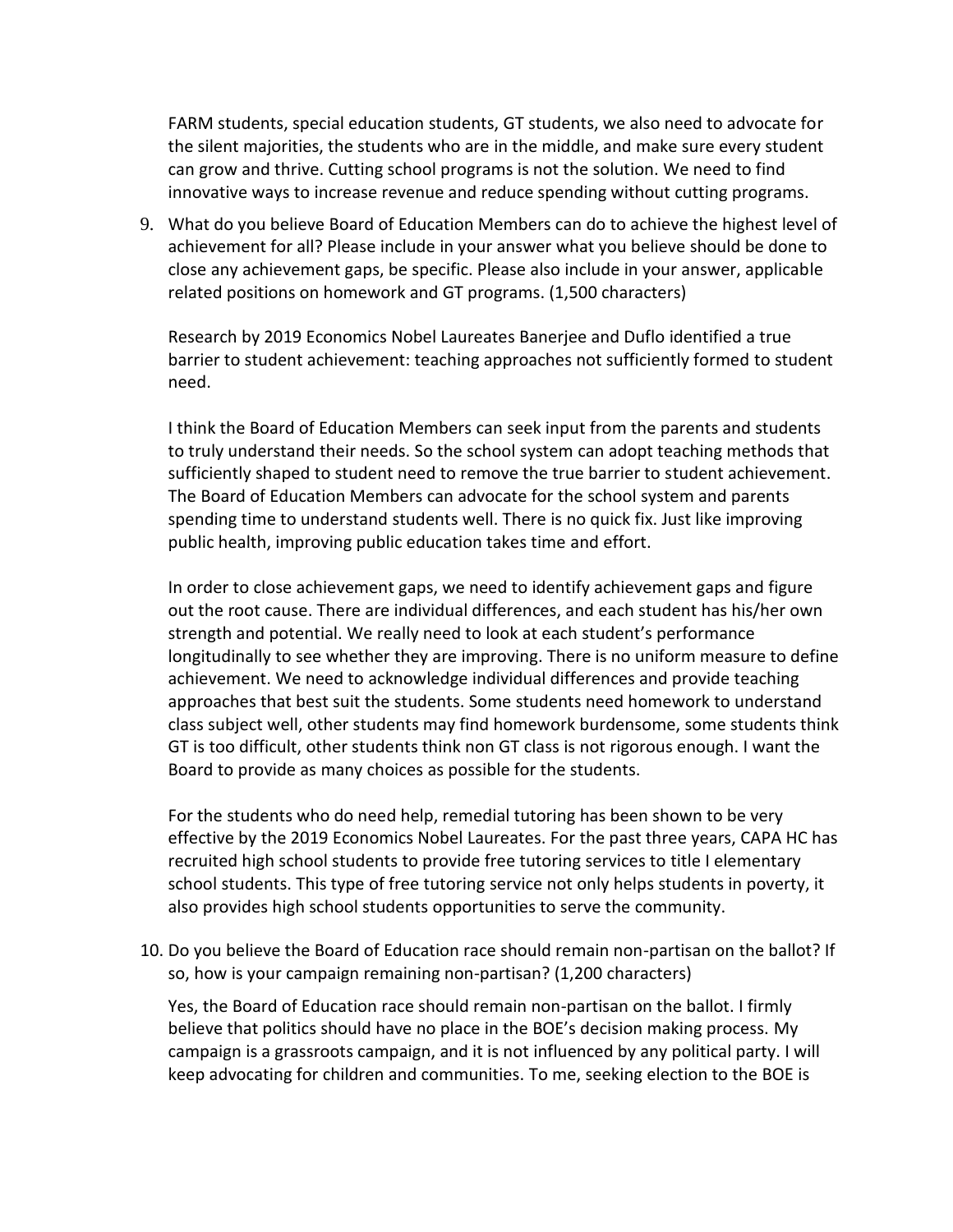about preparing children for their bright future – improving their academic achievement, physical well-being, as well as social-emotional readiness.

11. If elected, what are the top three goals you would want to work upon in your first year in office? (1,200 characters)

The top three goals I would want to work upon are to bring evidence-based decision making to the BOE, to foster collaborations between the BOE and county council, and to improve students' mental health.

BOE's decision making process needs to be based on accurate data, valid analysis, solid evidence, and needs to take input from all stakeholders to serve the best interest of children and communities. I want to bring evidence-based decision making to the BOE.

When school board and county council don't work together, students and communities suffer. I aim to foster collaborations between the BOE and county council in long-term planning regarding school planning, budget planning, and development planning.

Mental health is a serious issue in Howard County. Suicide is the leading cause of death for youth in Howard County. I want the school to play an important role in nurturing students' social-emotional development because it is equally important as academic achievement and physical well-being for children's bright future. It is essential to raise awareness of mental health issues among students, parents, teachers, and communities.

12. Do you believe the Superintendent's requested budget is too high, too low or just right? If too low, how much should it be, and what other county budget items should be cut to fund it? If too high what should be cut from the request? (1,200 characters)

Superintendent's requested budget is different from the approved budget. Historically speaking, the requested budget is always higher than the approved budget. It is a negotiation process and it makes sense to ask for a higher budget.

When looking at the budget, it is about revenue versus spending. I don't want to cut programs. Cutting programs are not sustainable and we suffer from decreased education quality. I would rather see the BOE seek opportunities to increase revenue and look at contracts more closely to find ways to attract more bidders and effectively lower the contracting prices. When renewing contracts, especially for the sole source contracts, the BOE needs to make sure they still provide best values for the school system.

13. What is your position on each of the current local Howard County State bills? (1,500 characters)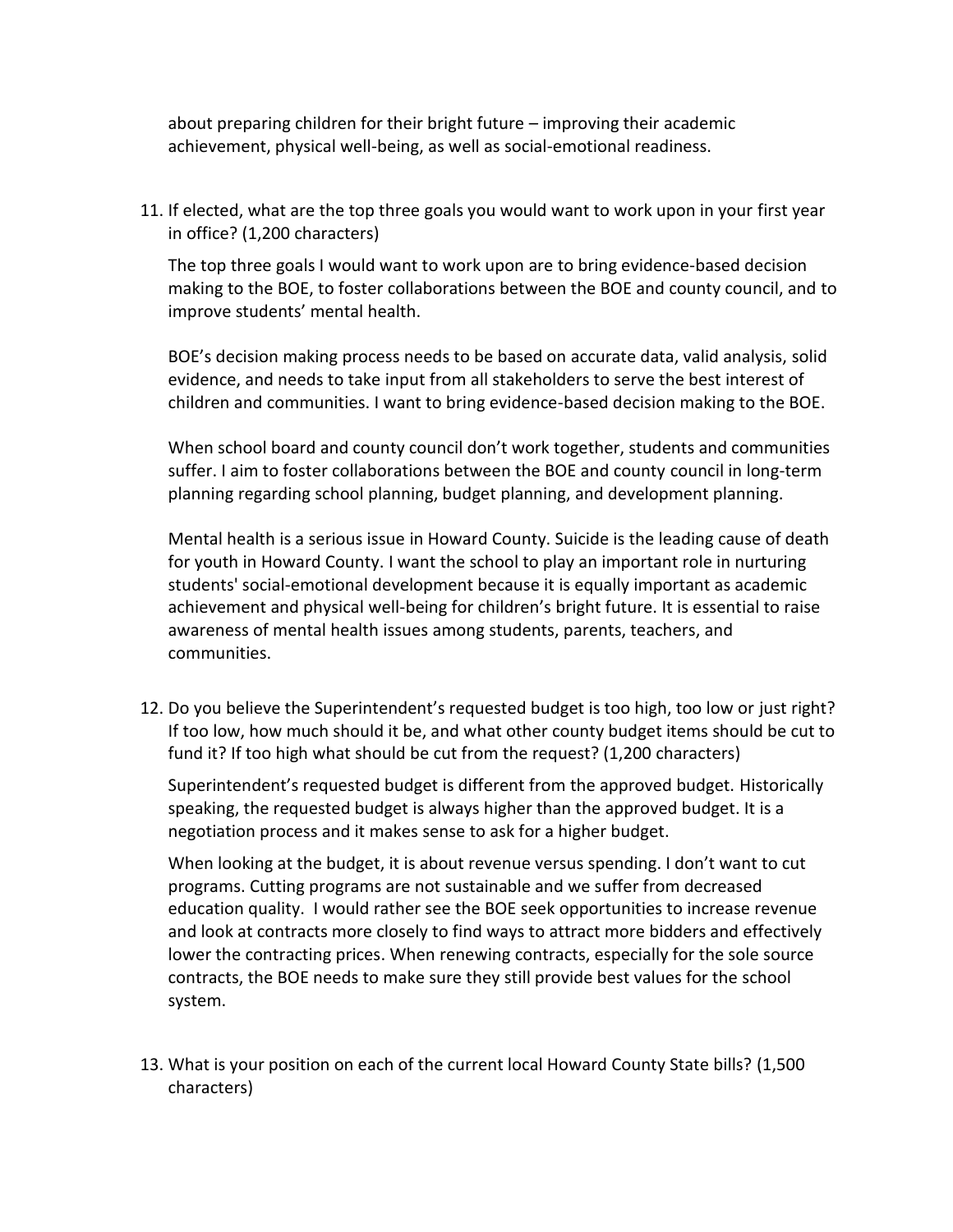I oppose HoCo 1-20, Howard County – Board of Education – Redetermination of Geographic Attendance Areas:

It requires the BOE to annually calculate the capacity of certain schools and could potentially lead to more frequent school redistricting. A stable community and sense of belonging is essential for students.

I oppose HoCo 1-40, Howard County – School District Boundary Changes and Sales of Residential Real Property – Notices:

It requires a contract for the sale of a single family residential real property in Howard County to contain a certain notice concerning school district boundary changes. Howard County does not have many job opportunities, and people move here because of the excellent school system. Possible frequent school district boundary change will turn away many potential buyers and will hurt Howard County economy in the long run.

## 14. Do you feel class sizes are too high or too low? Why? (1,200 characters)

Many factors need to be considered in order to determine whether a class size is too high or too low. It depends on the teacher, student characteristics, the course, the environment, and many more factors.

First I understand the benefit of small class sizes. Students can receive more attention from the teachers, it is easier to facilitate class discussions, and teachers can tailor the teaching method to student needs more easily.

However, given the budget constraints, I think increasing class size by 1 would cause less long term damage to the kids' education than cutting programs or teaching positions. If we have more budget in the future, we can always restore the class sizes. If we cut programs, it is more difficult to restore the programs even when we have money in the future.

## 15. How should performance be measured, of students, of teachers? (1,200 characters)

Every student is different, and each has his/her own strength and potential. We really need to look at each student's performance longitudinally to see whether they are improving. As long as the students are learning, have interest in studying, and are physically and mentally and emotionally healthy, they are fine.

There is no uniform measure to define teacher performance because each student is unique and different schools have different cohorts of students. We should not focus too much on test scores. For example, some schools have high percentage of transient students and their test scores appear to be lower. However, the students are improving. We should not use their absolute test scores to evaluate teacher performance, and we need to look at the progress and improvement of the students.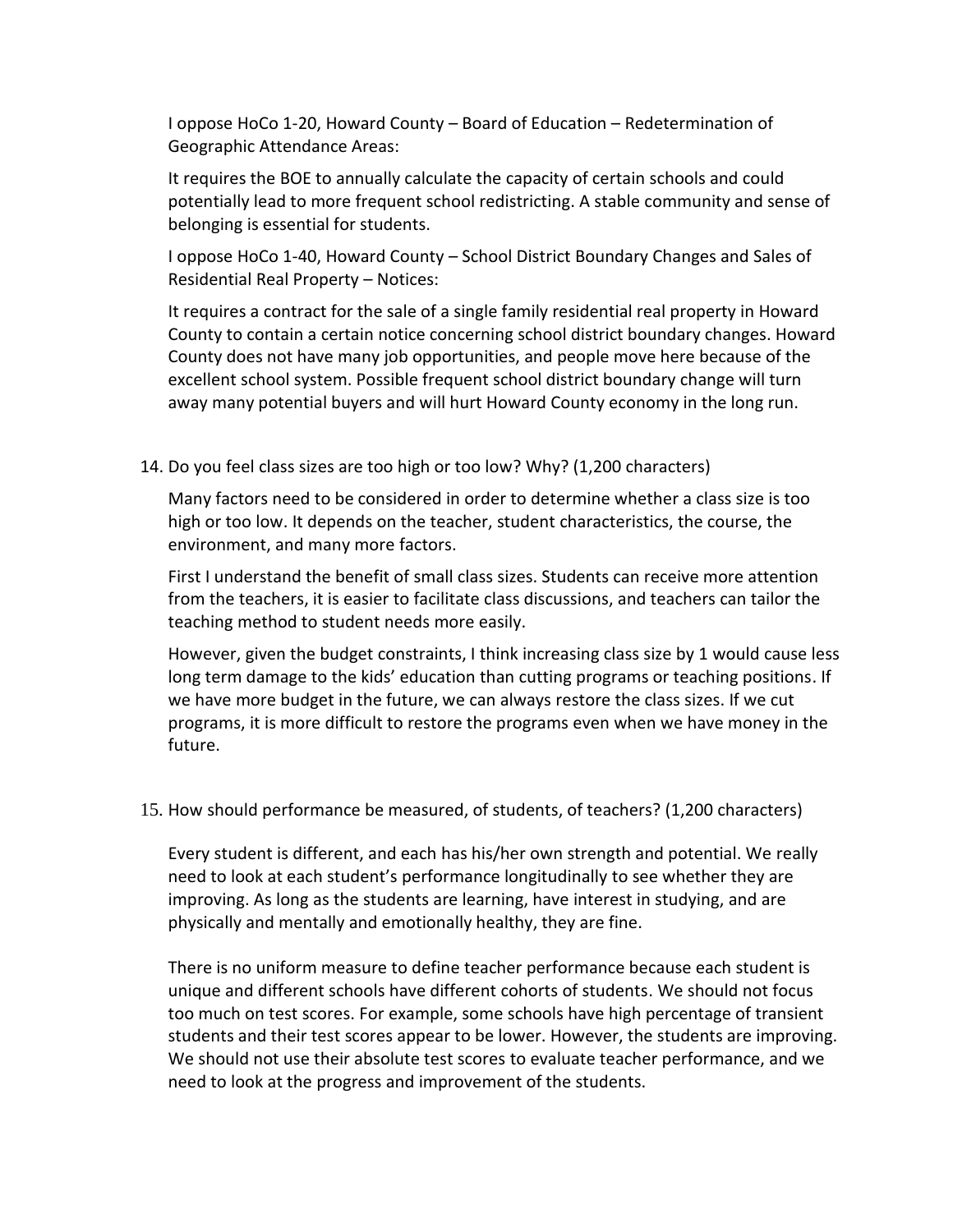16. What do you believe should be done to attempt to improve physical safety in schools? (1,200 characters)

Foster a welcoming, caring, safe, nurturing environment is important to improve physical safety in schools. A good environment benefits everyone and it brings the best out of each other.

To improve physical safety in schools, preventative approaches need to be taken such as limiting entryways to schools, monitoring visitors and school properties.

Similar to public health, education, early detection, and early intervention is essential to improve physical safety in schools. The school system needs to provide trainings to students and staff regarding physical safety, provide preparedness procedures, establish reporting system and monitoring system to detect potential physical safety threats early, and act accordingly.

17. How would you as a Board Member oversee your only employee and review and instruct the Superintendent? Are you pleased with the current Superintendent? Would you vote to renew his contract? Why or why not? (1,200 characters)

As a Board Member, I would need to make sure that the Superintendent follows appropriate procedures and seek input from all stakeholders.

There is no perfect employee and we need to evaluate performance case by case. I am not pleased with how the current Superintendent handled the redistricting process including the selection of AAC members and the dramatic change from the feasibility study to the Superintendent recommendation. However, I am pleased with the Superintendent's effort of promoting mental health and raising mental health awareness.

The current Superintendent's term has another two years. In the next two years, additional information will come in and contribute to the decision whether to renew his contract. I would need more information to decide whether to renew his contract, but I will make sure my decision making is based on accurate information and solid evidence.

18. Do you believe the HCPSS is serving the needs of the Special Education community? If not, what needs to be changed? (1,200 characters)

The HCPSS is serving the needs of the Special Education community better than many other counties in the US, however, we are still facing challenges.

Many families with special education students decided to move into Howard County because of the good special education program and excellent school system. We are welcoming new families to Howard County, but at the same time, the increasing number of special education teachers does not meet the needs of the increasing number of special education students. As a result, the special education student to teacher ratio increases, which makes the work of special education teacher more